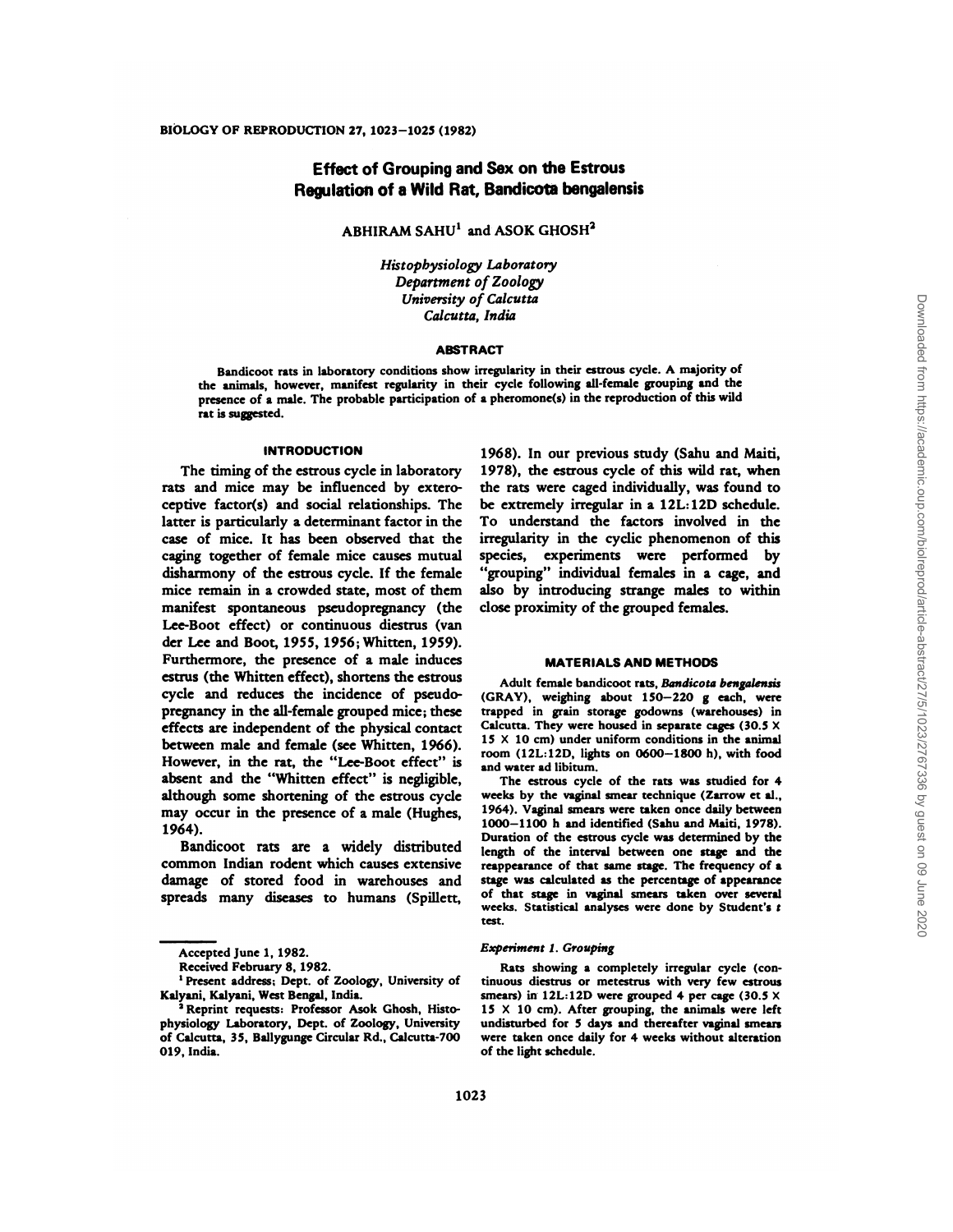| Experimental                                                                                                                                                                                                                                                                                                                                                                                                                                                                                                                                                                                                                                                                                                                                                                                                                                                                                                                                            |                                                                                                                                                                                                                                                                                                                                                                                                | Frequency of stages <sup>a</sup>                                                                                                                                                                                                                                                                                                                                                                                                                                                                                                                                                                                                                                                                                                                                                                                     | Duration of                                                                                                                                                                                                                                                                                                                                                                                                                                                                                                                                               | $*$ of                                                                                                                                                                                                                                                                                                                                                                                                                                                  |
|---------------------------------------------------------------------------------------------------------------------------------------------------------------------------------------------------------------------------------------------------------------------------------------------------------------------------------------------------------------------------------------------------------------------------------------------------------------------------------------------------------------------------------------------------------------------------------------------------------------------------------------------------------------------------------------------------------------------------------------------------------------------------------------------------------------------------------------------------------------------------------------------------------------------------------------------------------|------------------------------------------------------------------------------------------------------------------------------------------------------------------------------------------------------------------------------------------------------------------------------------------------------------------------------------------------------------------------------------------------|----------------------------------------------------------------------------------------------------------------------------------------------------------------------------------------------------------------------------------------------------------------------------------------------------------------------------------------------------------------------------------------------------------------------------------------------------------------------------------------------------------------------------------------------------------------------------------------------------------------------------------------------------------------------------------------------------------------------------------------------------------------------------------------------------------------------|-----------------------------------------------------------------------------------------------------------------------------------------------------------------------------------------------------------------------------------------------------------------------------------------------------------------------------------------------------------------------------------------------------------------------------------------------------------------------------------------------------------------------------------------------------------|---------------------------------------------------------------------------------------------------------------------------------------------------------------------------------------------------------------------------------------------------------------------------------------------------------------------------------------------------------------------------------------------------------------------------------------------------------|
| schedule                                                                                                                                                                                                                                                                                                                                                                                                                                                                                                                                                                                                                                                                                                                                                                                                                                                                                                                                                | Proestrus-estrus                                                                                                                                                                                                                                                                                                                                                                               | Metestrus-diestrus                                                                                                                                                                                                                                                                                                                                                                                                                                                                                                                                                                                                                                                                                                                                                                                                   | cycle (days)                                                                                                                                                                                                                                                                                                                                                                                                                                                                                                                                              | regularity                                                                                                                                                                                                                                                                                                                                                                                                                                              |
| Before grouping<br>[12L:12D] (24)b                                                                                                                                                                                                                                                                                                                                                                                                                                                                                                                                                                                                                                                                                                                                                                                                                                                                                                                      | $8.00 \pm 2.30$                                                                                                                                                                                                                                                                                                                                                                                | $92.00 \pm 2.30$                                                                                                                                                                                                                                                                                                                                                                                                                                                                                                                                                                                                                                                                                                                                                                                                     | metestrus or<br>diestrus<br>Mainly                                                                                                                                                                                                                                                                                                                                                                                                                                                                                                                        | $\overline{\overline{z}}$                                                                                                                                                                                                                                                                                                                                                                                                                               |
| (in 6 separate cages)<br>4/cage (                                                                                                                                                                                                                                                                                                                                                                                                                                                                                                                                                                                                                                                                                                                                                                                                                                                                                                                       | $34.80 \pm 4.70$<br>P<0.001 <sup>d</sup>                                                                                                                                                                                                                                                                                                                                                       | $65.20 \pm 4.70$                                                                                                                                                                                                                                                                                                                                                                                                                                                                                                                                                                                                                                                                                                                                                                                                     | $4.31 \pm 0.35$                                                                                                                                                                                                                                                                                                                                                                                                                                                                                                                                           | 25 (60% become cyclic)                                                                                                                                                                                                                                                                                                                                                                                                                                  |
| Male's presence                                                                                                                                                                                                                                                                                                                                                                                                                                                                                                                                                                                                                                                                                                                                                                                                                                                                                                                                         | 4.57<br>$40.55 \pm$<br>P<0.001                                                                                                                                                                                                                                                                                                                                                                 | $59.45 \pm 4.56$                                                                                                                                                                                                                                                                                                                                                                                                                                                                                                                                                                                                                                                                                                                                                                                                     | $4.19 \pm 0.30$                                                                                                                                                                                                                                                                                                                                                                                                                                                                                                                                           | $\boldsymbol{S}$                                                                                                                                                                                                                                                                                                                                                                                                                                        |
| $d_{\text{Level of significance in relation to "before grouping."}$<br>a Frequency is the percent of the particular<br>4 weeks.<br>bandicoot rat, deserves a brief comment. This is<br>most likely the result of the male's pheromone<br>ĕ<br>during<br>triggering follicle-stimulating hormone secretion<br>otes<br>(Dominic, 1969); the influence of the male is<br>8% of the total smears taken<br>۹ë<br>independent of direct contact with the female,<br>SEM.<br>parentheses<br>as has been reported in mice (cf. Whitten,<br>$\ddot{}$<br>1966). In the albino laboratory rat, the male's<br><sup>c</sup> Values are mean<br>presence has almost no influence on the female's<br>estrous cycle (Hughes, 1964), while in wild<br><sup>b</sup> Figure in 1<br>bandicoot species the effect of the male on the<br>estrous cycle is quite profound.<br>Thus, in the present investigation, grouping<br>and presence of a male have been identified as | all-female grouped bandicoot rats. Interestingly,<br>the Lee-Boot effect was not exhibited by the<br>albino rat (Hughes, 1964), and this effect may<br>be uncommon in wild populations (Whitten and<br>Bronson, 1970).<br>number of rats.<br>The fact that a male's presence near the cage<br>of grouped females induced more regularity, as<br>well as shortening of the estrous cycle in the | stage out of total scores of the vaginal smears; for example in the rats before grouping, the "proestrus-estrus" smears were<br>noncyclic females, it may be inferred that the<br>bandicoot rat maintains regular cycles in the<br>wild. It is highly probable that the extremely<br>irregular cycles manifested by these rats in the<br>laboratory is the result of isolation stress<br>(Hatch et al., 1963; Christian et al., 1965).<br>Logically, grouping via social interactions<br>(presumably via pheromones) is the causative<br>factor for induction of more regular estrous<br>cycles in this wild rodent.<br>In sharp contrast to the estrous cycle sup-<br>pression reported in all-female grouped mice<br>(van der Lee and Boot, 1955, 1956; Whitten,<br>1959), estrous cycle acceleration was found in | evident that when the noncyclic female bandi-<br>coot rats were grouped (4/cage), a large number<br>of individuals (60%) became cyclic and 25%<br>exhibited a regular estrous cycle (3 or 4 days).<br>The frequency of proestrus-estrus smears was<br>also greatly increased. Thus, in this wild rat,<br>grouping induced cyclic regularity and estrus. It<br>is worth mentioning that the population<br>density of the bandicoot rat is remarkably high<br>in their natural habitat (Spillett, 1968). Since<br>grouping induces the cyclic phenomenon in | <b>Experiment 2. Influence of a Male</b><br>Grouped females on a 12L:12D cycle were ex-<br>posed to an adult male. Males were not permitted<br>direct contact with the females but were kept in a cage<br>placed at the side of the females' cage so that the male<br>and females could see and smell each other. Estrous<br>cycles were then monitored for 3 weeks.<br><b>RESULTS AND DISCUSSION</b><br>The results are incorporated in Table 1. It is |
|                                                                                                                                                                                                                                                                                                                                                                                                                                                                                                                                                                                                                                                                                                                                                                                                                                                                                                                                                         |                                                                                                                                                                                                                                                                                                                                                                                                |                                                                                                                                                                                                                                                                                                                                                                                                                                                                                                                                                                                                                                                                                                                                                                                                                      |                                                                                                                                                                                                                                                                                                                                                                                                                                                                                                                                                           |                                                                                                                                                                                                                                                                                                                                                                                                                                                         |
| on 09 June<br>2020                                                                                                                                                                                                                                                                                                                                                                                                                                                                                                                                                                                                                                                                                                                                                                                                                                                                                                                                      |                                                                                                                                                                                                                                                                                                                                                                                                | Downloaded from https://academic.oup.com/biolreprod/article-abstract/2/7/3/1/023/2/67/35 by guest                                                                                                                                                                                                                                                                                                                                                                                                                                                                                                                                                                                                                                                                                                                    |                                                                                                                                                                                                                                                                                                                                                                                                                                                                                                                                                           |                                                                                                                                                                                                                                                                                                                                                                                                                                                         |

1024 SAHU AND GHOSH

#### *Experiment 2. Influence of a Male*

# **RESULTS AND DISCUSSION**